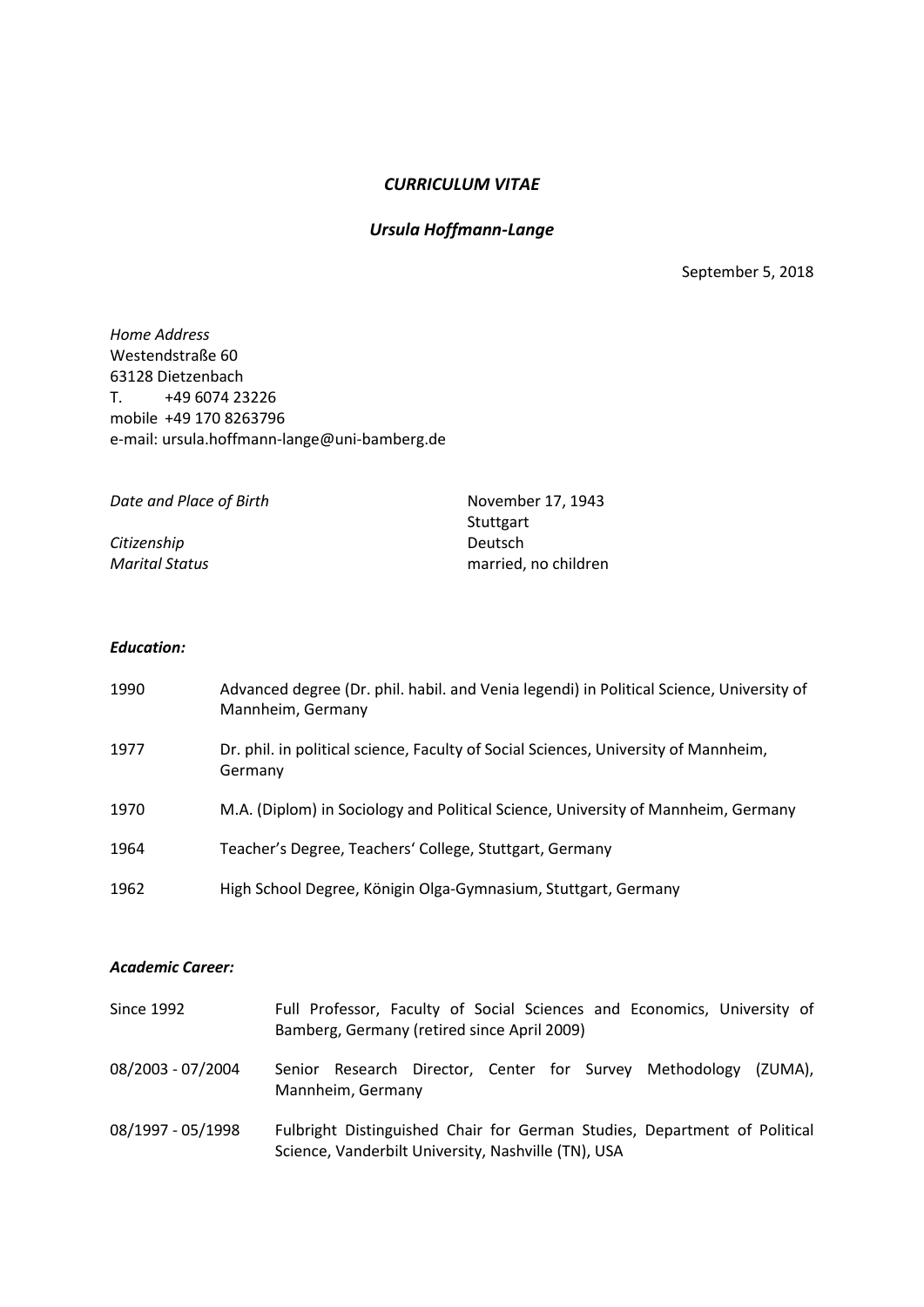| 04/1991 - 07/1991 | Visiting Professor, Faculty of Social Sciences, University of Mannheim,<br>Germany                      |
|-------------------|---------------------------------------------------------------------------------------------------------|
| 01/1989 - 03/1994 | Director, Research Unit for "Youth and Politics", German Youth Institute (DJI),<br>Munich Germany       |
| 09/1985 - 06/1988 | Visiting Associate Professor, Dept. of Government, The University of Texas at<br>Austin (TX), USA       |
| 05/1980 - 03/1985 | Study Director, Faculty of Social Sciences, University of Mannheim                                      |
| 10/1975 - 01/1980 | Study Director, Center for Survey Methodology (ZUMA),<br>Mannheim,<br>Germany                           |
| 06/1971 - 03/1973 | Research Associate, Institute for Social Research of the Konrad Adenauer<br>Foundation, Alfter, Germany |
| 11/1970 - 06/1971 | Research Assistant, Faculty of Social Sciences, University of Mannheim                                  |

## *Teaching Appointments and Research Fellowships Abroad:*

| 08/2010 - 09/2010 | Research Fellow, Stellenbosch Institute of Advanced Studies (STIAS), South<br>Africa                                                                 |
|-------------------|------------------------------------------------------------------------------------------------------------------------------------------------------|
| 11/2009 - 12/2009 | Research Fellow, Stellenbosch Institute of Advanced Studies (STIAS), South<br>Africa                                                                 |
| 05/2009           | Visiting Fellow, Haifa Center for German & European Studies, University of<br>Haifa, Israel                                                          |
| 12/2003 - 01/2004 | Visiting Fellow, Bucerius Institute for Research of Contemporary German<br>History and Society, University of Haifa, Israel                          |
| 08/1997 - 05/1998 | Fulbright Distinguished Chair for German Studies, Vanderbilt University,<br>Nashville (TN), USA                                                      |
| 09/1985 - 06/1988 | Visiting Associate Professor Dept. of Government, The University of Texas at<br>Austin (TX), USA (sponsored by the German Academic Exchange Service) |
| 02/1980 - 04/1980 | Visiting Fellow, Research School of Social Sciences, The Australian National<br>University, Canberra (sponsored by Fritz Thyssen Stiftung)           |

# *Current Research Projects:*

 Member of the research network "The Global Economic Crisis and its Implications for Democracy", Transformation Research Unit, Centre for International and Comparative Politics, Stellenbosch University, South Africa (since 2008)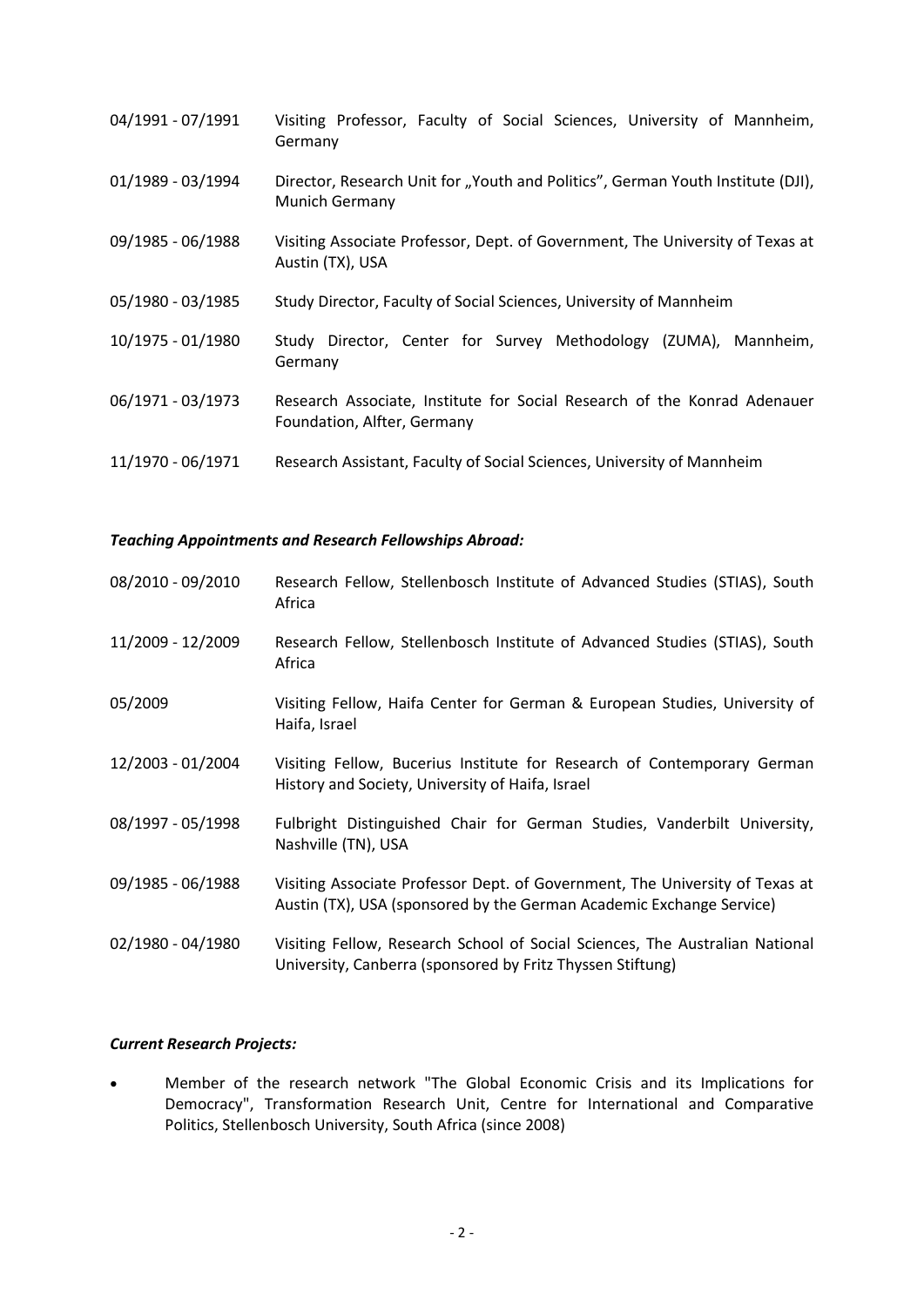Principal Investigator of a comparative study on "Support for Democracy. Citizens and their Representatives in Times of Crisis" (since 2013, together with Hans-Dieter Klingemann, Social Science Center Berlin, and Yilmaz Esmer, Bahçeşehir University Istanbul)

# *Completed Research Projects:*

- 2007 2010 Comparative survey on political value orientations and support for democracy among parliamentarians in seven democracies by the Transformation Research Initiative, University of Stellenbosch and STIAS, South Africa
- 2000 Survey of the members of the German Political Science Association (DVPW) on gender equality
- 1999 Survey of doctoral students and post-docs on their working conditions and personal life situation at the University of Bamberg, Germany
- 1996 1997 Survey of students on their study conditions and personal life situation at the University of Bamberg, Germany
- 1990 1992 Comparative survey on the political values and attitudes of ninth graders in the Federal Republic of Germany and the German Democratic Republic
- 1989 1995 Survey on political values, attitudes and participation of young people in Germany (first DJI-Jugendsurvey 1992)
- 1980 1985 Study director of a study on West German elites ("Führungsschicht in der Bundesrepublik Deutschland 1981")
- 1971 1975 Research Associate for a study on West German elites ("Westdeutsche Führungsschicht 1972")

### **Referee for***:*

**Research Foundations:** Deutsche Forschungsgemeinschaft, Fritz Thyssen Stiftung, Fonds zur Förderung der wissenschaftlichen Forschung Wien, Flemish Research Foundation FWO, Hungarian Scientific Research Fund (OTKA), Swiss National Science Foundation

**Peer-Reviewed Journals:** Politische Vierteljahresschrift, Kölner Zeitschrift für Soziologie und Sozialpsychologie, Zeitschrift für Soziologie, German Politics, European Journal of Political Research, European Political Science Review, Scandinavian Political Science, Politics and Governance (online journal), ZSE-Zeitschrift für Soziologie der Erziehung und Sozialisation, International Journal of Cultural Policy, European Journal of Cultural and Political Sociology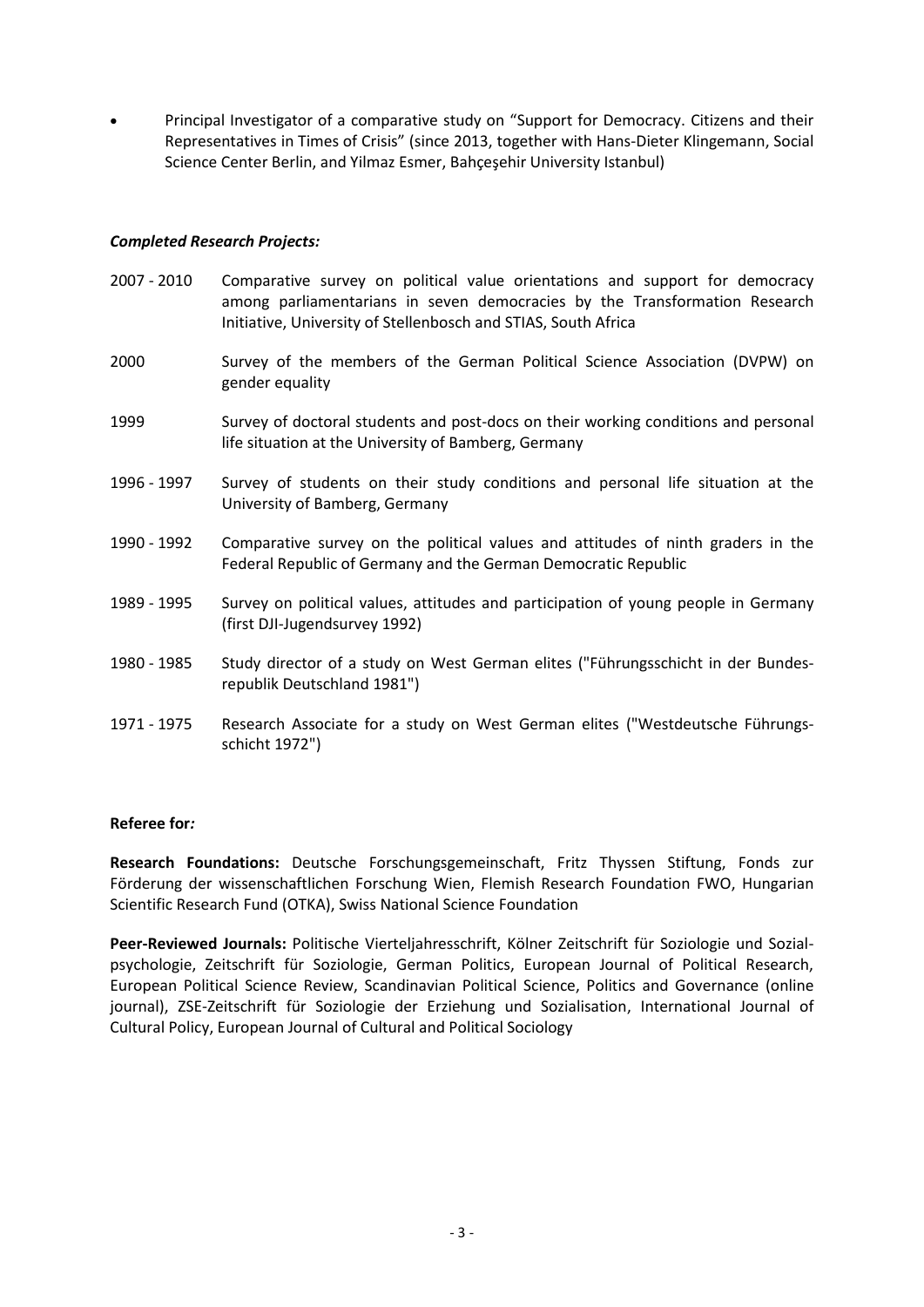### *Membership in Academic Associations:*

- Deutsche Vereinigung für Politische Wissenschaft (DVPW)
- American Political Science Association (APSA)
- International Political Science Association (IPSA)

### *Functions in Academic Institutions and Associations:*

- Since 2014 Research Associate, Centre for International and Comparative Politics, Stellenbosch University
- 2012 2018 Secretary, Research Committee 02 "Political Elites" of the International Political Science Association (IPSA)
- 2004 2018 Board Member, Research Committee 02 "Political Elites" of the International Political Science Association (IPSA)
- 2002 2017 Member, Scientific Advisory Board for Survey Research of the German Youth Institute (DJI), Munich, Germany
- 2001 2012 Member, Scientific Advisory Board to the European Social Survey (ESS)
- 2006 Member, Supervisory Board of GESIS (Gesellschaft Sozialwissenschaftlicher Infrastruktureinrichtungen)
- 2003 2009 Member, Executive Committee of the European Consortium for Political Research (ECPR)
- 1998 2005 Member, Advisory Board for Leadership and Civic Education to the Federal Minister of Defense.

### *Teaching Experience:*

| 1992 - 2011 | Faculty of Social Sciences and Economics, University of Bamberg, Germany                                             |
|-------------|----------------------------------------------------------------------------------------------------------------------|
| 1997 - 1998 | Department of Political Science, Vanderbilt University, Nashville (TN), USA                                          |
| 1991        | Faculty of Social Sciences, University of Mannheim, Germany                                                          |
| 1989        | Faculty of Social Sciences and Economics, University of Bamberg, Germany                                             |
| 1985 - 1988 | Department of Government, The University of Texas at Austin (TX), USA                                                |
| 1976 - 1985 | Faculty of Social Sciences, University of Mannheim, and Institute of<br>Sociology, University of Heidelberg, Germany |